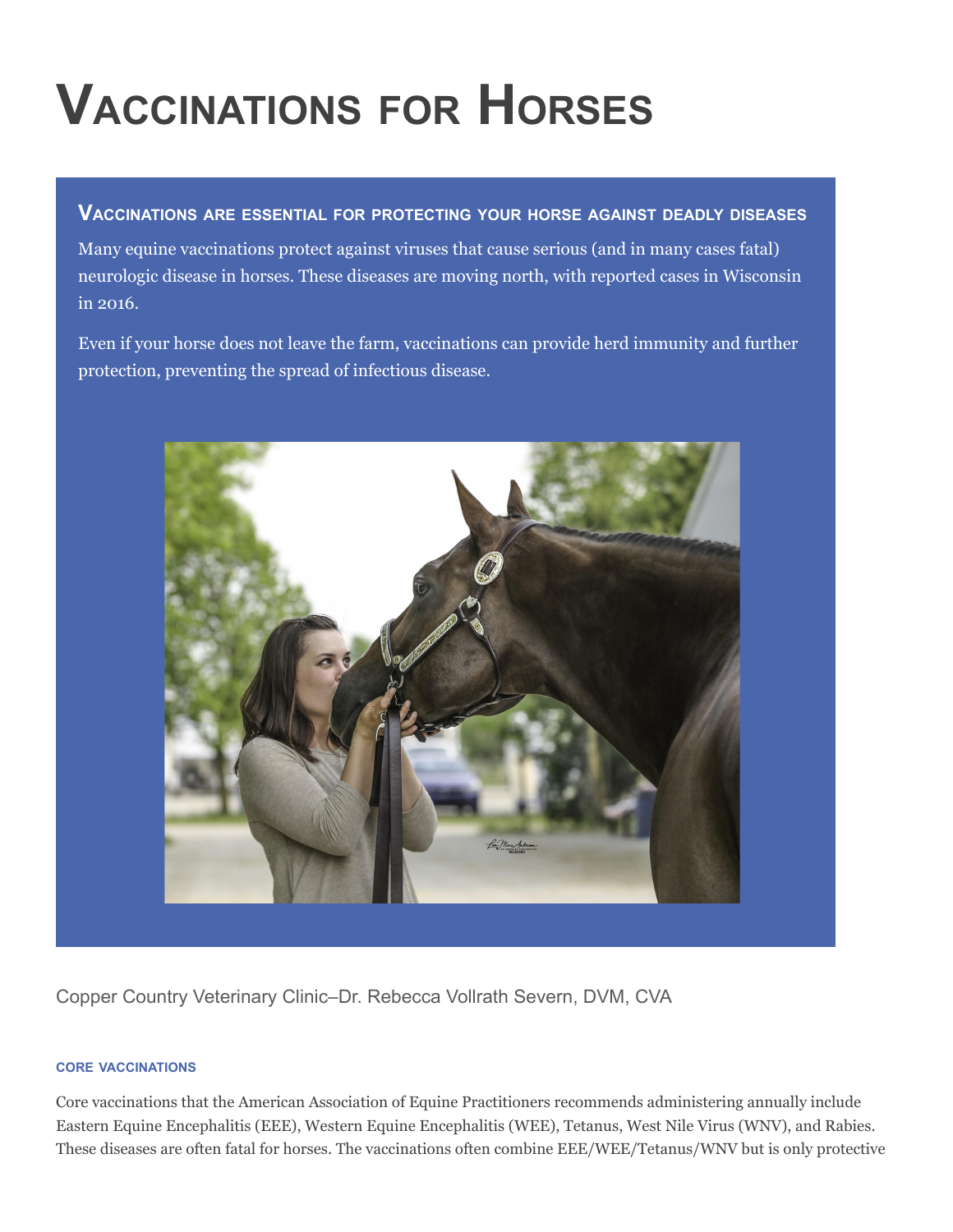for six to nine months. The timing of these vaccines is important--they need to be administered when horses are most at risk for contracting disease (late spring through early fall). In Michigan's Upper Peninsula, these vaccines should be given no earlier than March 1. There has been cases of EEE in th Upper Peninsula in recent years and vaccinations are very important to protect horses against a disease that kills 90% of horses affected.

### Tetanus (Lockjaw)

Tetanus is caused by a clostridium bacteria that produces spores in the intestinal tract of animals or in the environment, especially soil. These spores are very hardy and can survive for years in the environment. Horses can get tetanus when the spores enter a wound, such as a laceration or puncture, and foals can contract the disease through the umbilicus. Once the spores enter the body, they proliferate and release toxins. The toxins affect the junctions between nerves and muscles, leading to muscle rigidity, hypersensitivity to sounds, a "sawhorse stance," and eventually respiratory depression. While not contagious to other horses, tetanus is often fatal once a horse is infected.

This vaccine is recommended annually. Mares and foals may have additional boosters based upon risk factors.

### Encephalitis (Eastern and Western)

Eastern and Western Encephalitis are transmitted by mosquitoes, causing nearly fatal neurologic disease. The vaccines available for these diseases are only protective for six months. In the Upper Peninsula, risk is nearly zero in the winter months when there are no mosquitos, so these vaccines provide the best protection when given in springtime.

### West Nile Virus (WNV)

Mosquitoes are also the disease vector for West Nile Virus, which causes neurologic disease. Clinical signs of disease include muscle tremors, skin hypersensitivity, and ataxia (incoordination). While less fatal than encephalitis, WNV can still be difficult and expensive to treat. Humans can also contract WNV; however, the virus is not communicable between you and your horse. The same mosquito that transmits the disease to your horse can also give it to you. This vaccination is also only effective for six months, and most horses are affected in late summer/early fall. Therefore, make sure your spring vaccination is administered late enough to protect your horse during the endemic time.

#### Rabies

Rabies is a dangerous and fatal viral infection of mammals that is transmitted through the bite of an infected animal, such as a raccoon or skunk. Because Rabies is a zoonotic disease, your horse can transmit it to you. The vaccine, which is very effective, is only required annually.

#### **NON-CORE VACCINATIONS**

Non-core vaccinations protect horses that are at higher risk of contracting diseases such as influenza/rhinopneumonitis, strangles, and Potomac Horse Fever. Your veterinarian will help determine the risk status for your horse and farm for these diseases before recommending vaccinations.

#### Influenza/Rhinopneumonitis

Here at Copper Country Veterinary Clinic (CCVC), we carry the influenza/rhinopneumonitis vaccination, which is recommended for horses that either travel or are exposed to horses that travel. While the rhinopneumonitis vaccination can help protect against the respiratory herpesvirus pathogen, it does not prevent the neurologic or abortion form of the herpesvirus-1 pathogen that is often covered by the media. Please contact us if you have concerns about herpesvirus-1; we can provide the most up-to-date information on protecting your horse, including recommendations for pregnant mares.

#### **Strangles**

Strangles is often seen in younger horses that travel, due to the increased risk of exposure to the bacteria through aerosols